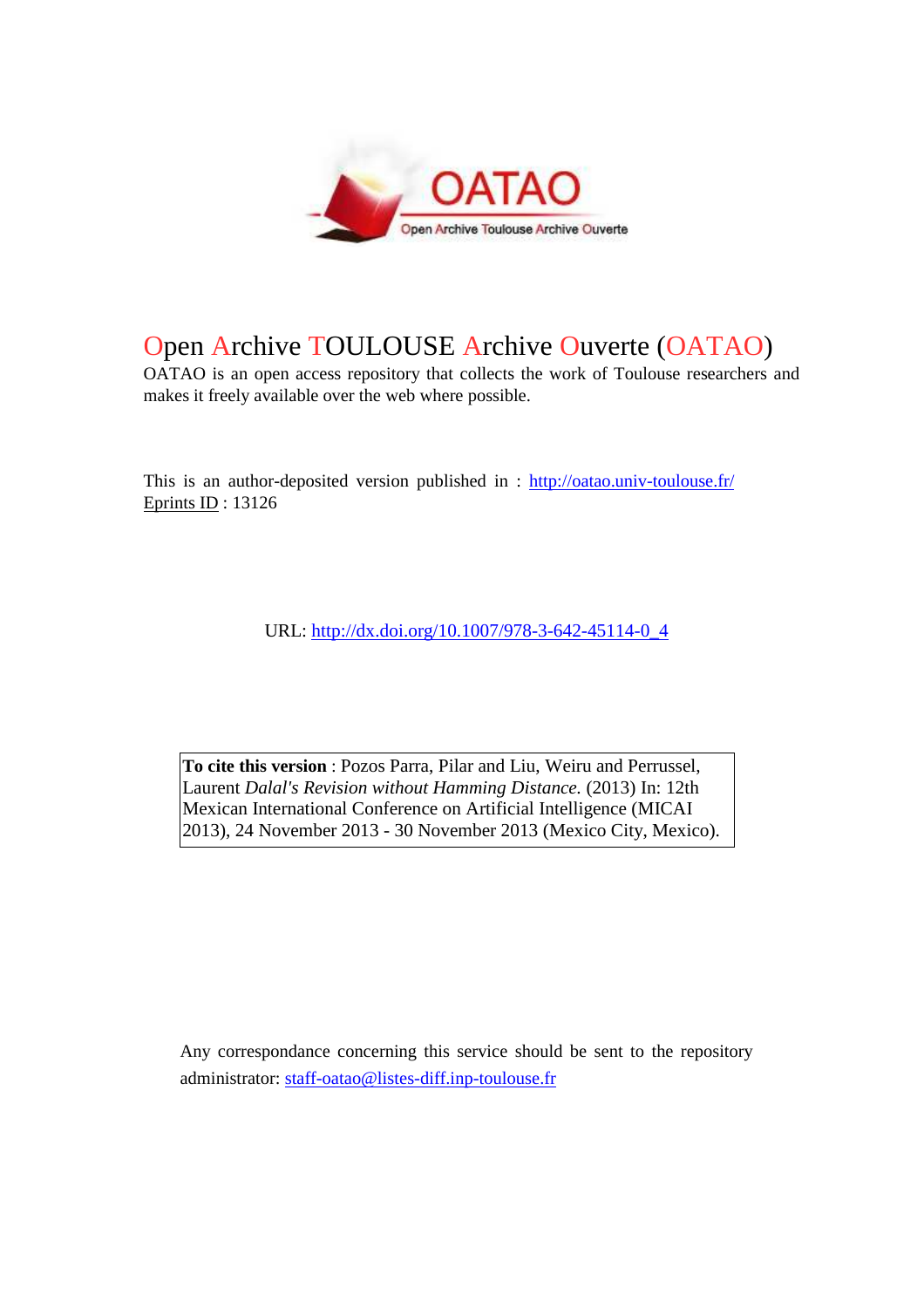## Dalal's Revision without Hamming Distance

Pilar Pozos-Parra<sup>1</sup>, Weiru Liu<sup>2</sup>, and Laurent Perrussel<sup>3</sup>

<sup>1</sup> University of Tabasco, Mexico pilar.pozos@ujat.mx <sup>2</sup> Queen's University Belfast, UK w.liu@qub.ac.uk <sup>3</sup> IRIT - Université de Toulouse, France laurent.perrussel@univ-tlse1.fr

Abstract. A well known strategy for belief revision is the use of an operator which takes as input a belief base and formula and outputs a new consistent revised belief base. Many operators require additional information such as epistemic entrenchment relations, system of spheres, faithful orderings, subformulae relation, etc. However, in many applications this extra information does not exist and all beliefs have to be equally considered. Other operators that can do without background information are dependent on the syntax. Among the few operators that possess both kinds of independence: of extra information and of the syntax, Dalal's operator is the most outstanding. Dalal's revision moves from the models of the base to the models of the input formula which are closest in terms of Hamming distance. A drawback of Dalal's approach is that it fails when faced with inconsistent belief bases. This paper proposes a new method for computing Dalal's revision that avoids the computation of belief bases models. We propose a new distance between formulae based on distances between terms of formulae in DNF and a revision operator based on these distances. The proposed operator produces Dalal's equivalent results when the belief base and new input are both consistent. Moreover, this new operator is able to handle inconsistent belief bases. We also analyze several properties of the new operator. While the input belief base and formula need a compilation to DNF, the operator meets desirable properties making the approach suitable for implementation.

## 1 Introduction

Belief revision is a framework that characterizes the process of belief change in which an agent revises its beliefs when newly received evidence contradicts them. Logic-based belief revision has been studied extensively [1–3]. Usually an agent's beliefs are represented as a theory or base  $K$  and a new input is in the form of a propositional formula  $\mu$  which must be preserved after the revision. Many belief revision operators ◦ have been proposed to tackle the problem, they take the base and the formula as input and reach a new consistent revised belief base  $K \circ \mu$  as output. Diverse operators existing in the literature need additional information such as epistemic entrenchment relations [4], system of spheres [5],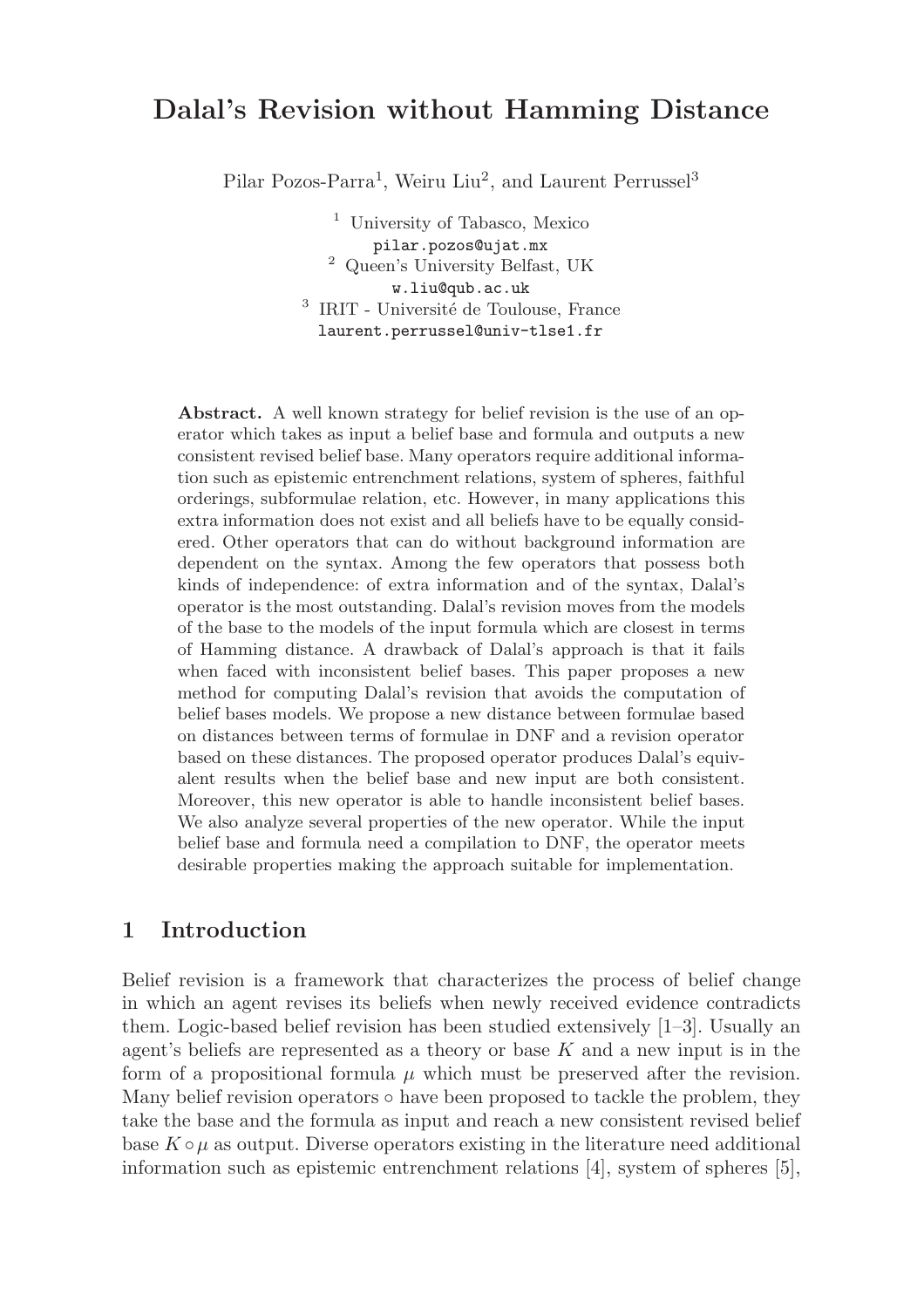faithful orderings [1], subformulae relations[6], etc. However, in most of the cases we do not have this extra information. There exist formula-based belief operators which do not need extra information; however, they are sensitive to the syntax, i.e., two equivalent inputs may produce different outputs. So they lose the desirable property of independence of syntax that is met by most of the operator mentioned previously. Dalal's operator is the most outstanding revision technique that meets both: independence of syntax and independence of extra information. The revision is based on the Hamming distance between interpretations once it is extended to distances between interpretations and bases. Dalal's operator takes the interpretations which are models of the input formula and which are closest to the belief base. In practice this framework entails a costly computation of models. For example, suppose that  $K = \{a \rightarrow b\}$  and  $\mu = a \wedge \neg c \wedge d \wedge e \wedge f \wedge g$ . The approach needs to consider 96 models for the base and 2 models for the input formula, so the approach calculates 192 distances between interpretations in order to select the models of  $\mu$  closest to  $K$ .

Another drawback of Dalal approach is its inability to revise inconsistent bases. For example suppose an agent who holds the following information: it is raining, if it is raining it is cloudy, it is not cloudy, and the sky is blue, represented by the following base  $\{a, a \to b, \neg b, c\}$ , now suppose the agent receives the new information: it is cloudy. In this case Dalal revision needs a preprocessing to transform an inconsistent base into a consistent one and then revise by b. A possible solution may be to consider each formula as a base and then merge the formulae of the belief base, however, the process became more expensive and the merging phase does not take into account the new information who may be the key to recover consistency.

On the other hand, efforts have been made to reduce the computational costs associated with models by compiling the initial belief base and new input into prime implicant and prime implicate forms [7, 8]. Belief compilation has been proposed recently for dealing with the computational intractability of general propositional reasoning [9]. A propositional theory is compiled off-line into a target language, which is used on-line to answer a large number of queries in polynomial time. The idea behind belief compilation is to push as much of the computational overhead into the off-line phase as possible, as it is then amortized over all on-line queries. Target compilation languages and their associated algorithms allow us to develop on-line reasoning systems requiring fewer resources. Thus, we propose reducing computation by compiling the belief base and formula representing new evidence to their Disjunctive Normal Form (DNF), and then avoiding computation of distances from a interpretation to another by computing a new distance directly between terms of formulae in DNF. The idea behind this new distance is that instead of measuring how different the models of the belief base are from a model of the new evidence, we compute how different the terms of the belief base are from the terms of the formula representing new evidence. This notion of distance between terms avoids reaching the level of models and measures distances between sets of models represented by subformulae (terms) instead. In the case of the previous example, the computed distances are only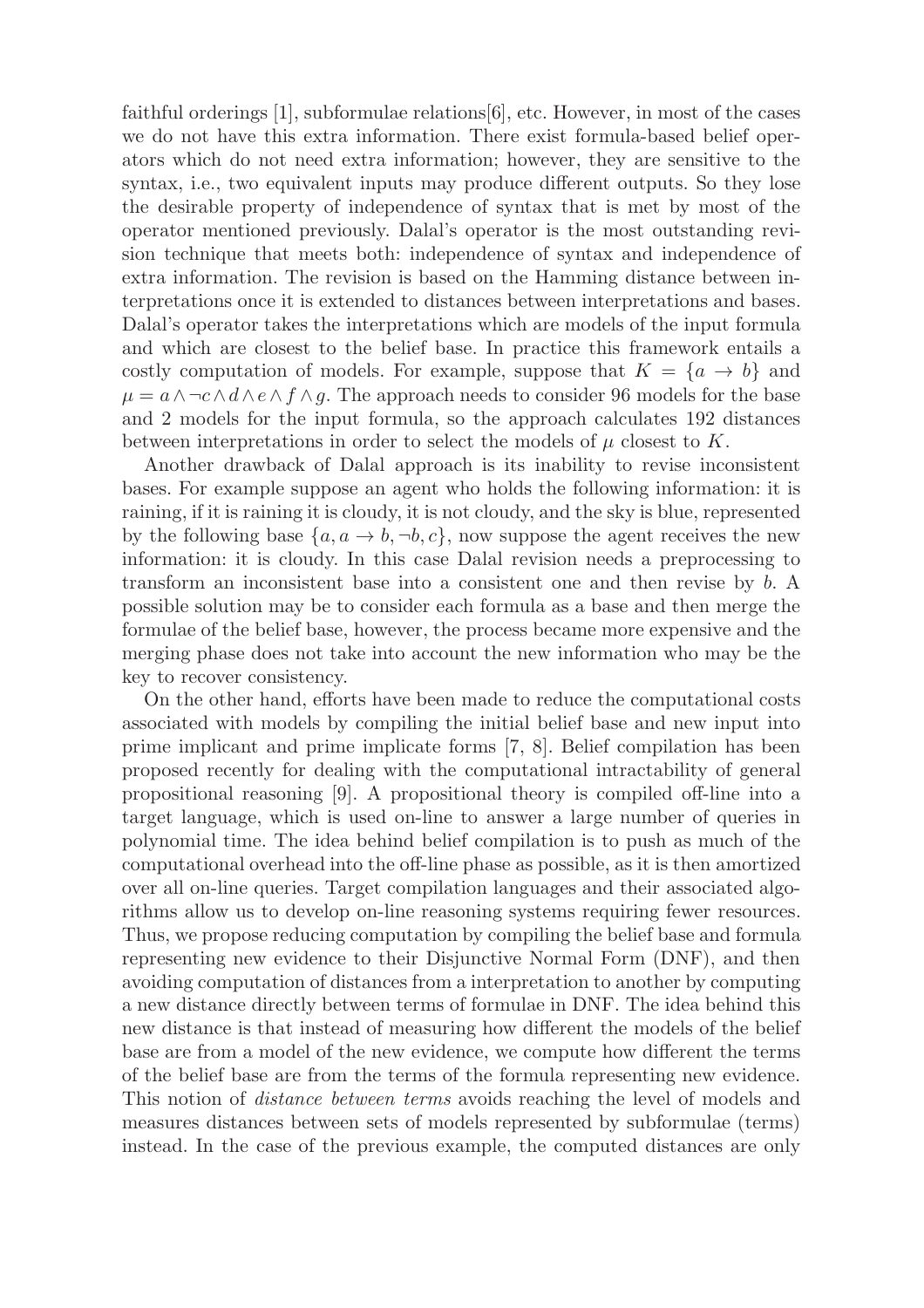2 instead of 192, see Section 3 for more details. While the operator based on this new distance meets the desirable properties of independence of syntax and of extra information, a compilation of the belief base and formula to a DNF is required.

Classical belief revision always trust new information and thus revises the current beliefs to accommodate new evidence to reach a consistent belief base. Most studies on belief revision are based on the AGM (Alchourron, Gardenfors & Makinson) postulates [6] which captures this notion of priority and describe minimal properties a revision process should have. The AGM postulates formulated in the propositional setting in [1], denoted as  $R_1-R_6$ , characterize the requirements with which a revision operator should comply. For example, postulate  $R_1$ , also called the success postulate, captures the priority of new evidence over the belief base, it requires that the revision result of a belief base  $K$  by a proposition  $\mu$  (new information) should always maintain  $\mu$  being believed. R<sub>3</sub> is the previously mentioned principle of independence of syntax. In this paper we analyze the satisfaction of  $R_1-R_6$  by the new operator.

To summarize, the major contribution of this paper is to propose a new method that reproduces Dalal's results and is able to handle two drawbacks of Dalal's revision: the need to compute all the models of formulae and the inability to handle inconsistent belief bases. The new method satisfies postulates  $R_1-R_6$  when both inputs: the belief base and new evidence are consistent, and it satisfies some of postulates when the inputs are inconsistent. The complexity of the new method, once the formula is in DNF, is polynomial. The rest of the paper is organized as follows. After providing some technical preliminaries and reviewing the characterization of revision process, in Section 3 we introduce the new distance and its respective operator. Then we analyze the satisfaction of the postulates and the complexity issues. Finally, we conclude with some future work.

#### 2 Preliminaries

We consider a language  $\mathcal L$  of propositional logic using a finite ordered set of symbols or atoms  $P := \{p_1, p_2, ..., p_n\}$ . A belief base/theory K is a finite set of propositional formulae of  $\mathcal L$  representing the beliefs from a source (we identify K with the conjunction of its elements). A literal  $l$  is an atom or the negation of an atom. A term D is a conjunction of literals:  $D = l_{r_1} \wedge ... \wedge l_{r_m}$ , where,  $r_i \in \{1, ..., n\}$  and  $l_{r_i}$  concerns atom  $p_{r_i}$ . A minterm is term in which each atoms of language appears exactly once. A Disjunctive Normal Form of a formula  $\phi$ is a disjunction of terms  $DNF_{\phi} = D_1 \vee ... \vee D_k$  which is equivalent to  $\phi$ . If a literal l appears in a term D, it is denoted by  $l \in D$  and if D appears in  $\text{DNF}_{\phi}$ , it is denoted by  $D \in \text{DNF}_{\phi}$ . If D is a term,  $index(D)$  denotes the set of indexes of the literals appearing in D. For example, if  $D = p_4 \wedge \neg p_2 \wedge p_8$ , then  $index(D) = \{2, 4, 8\}.$ 

A set of possible interpretations from P of language  $\mathcal L$  is denoted as  $\mathcal W$ .  $w \in \mathcal W$ is denoted as vectors of the form  $(w(p_1), ..., w(p_n))$ , where  $w(p_i) = 1$  or  $w(p_i) = 0$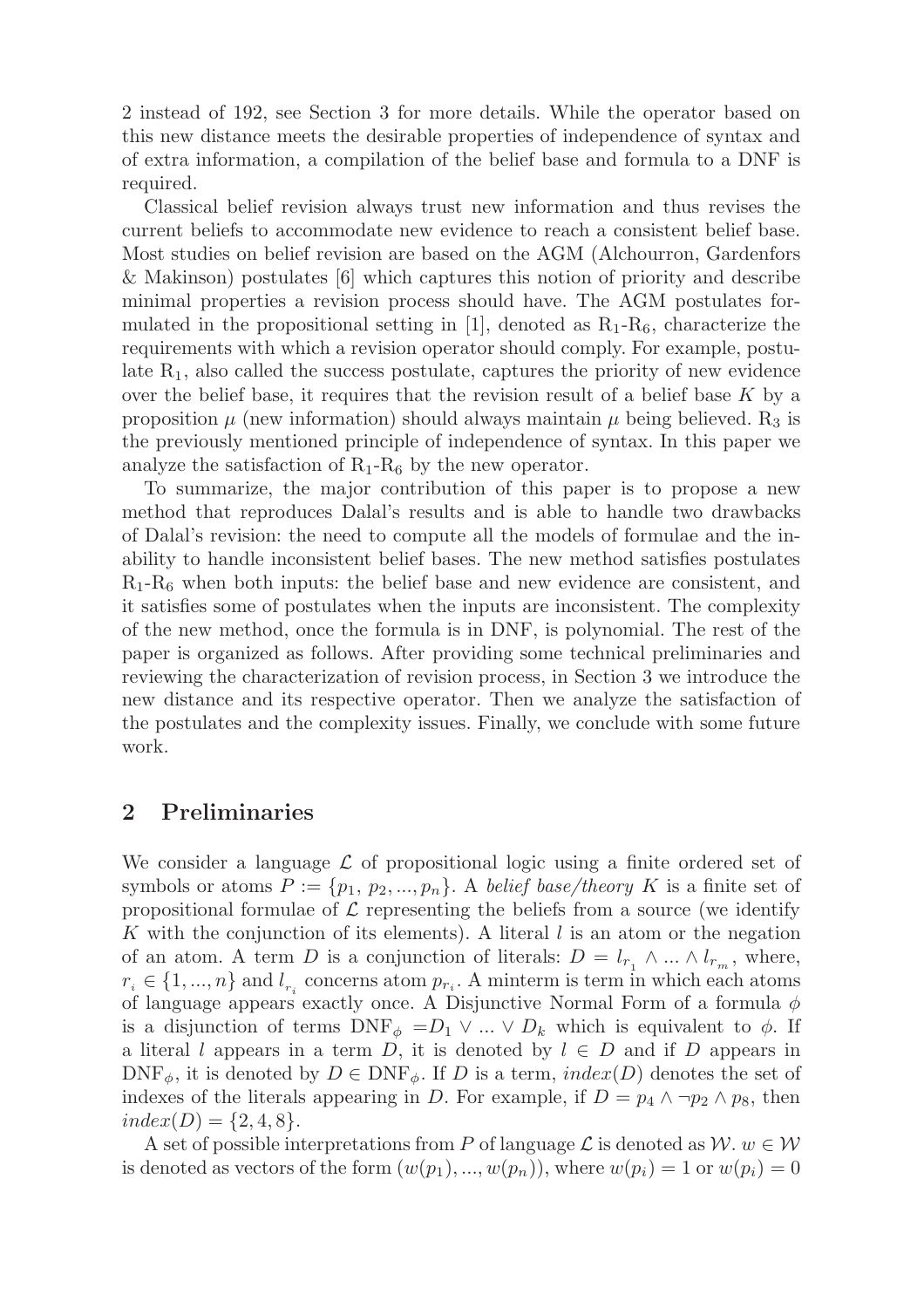for  $i = 1, ..., n$ . A interpretation w is a model of  $\phi \in \mathcal{L}$  if and only if  $\phi$  is true under  $w$  in the classical truth-functional manner. The set of models of a formula  $\phi$  is denoted by  $mod(\phi)$ . K is consistent iff there exists model of K.

|X| denotes the cardinality of X if X is a set or |X| denotes the number of literals occurring in  $X$  if  $X$  is a term, finally, it denotes the absolute value of  $X$ if X is a number.  $|l|_b$  denotes 1 (respectively 0) if l is an atom (respectively the negation of an atom). Let  $\leq_{\psi}$  be a relation over a set of possible interpretations;  $x =_\psi y$  is a notation for  $x \leq_\psi y$  and  $y \leq_\psi x$ , and  $x <_\psi y$  is a notation for  $x \leq_\psi y$ and  $y \nleq_{\psi} x$ .

In [6] eight postulates have been proposed to characterize the process of belief revision, which are known as the AGM Postulates. Assuming a proposition setting, in [10, 1] this characterization is rephrased producing the following  $R_1-R_6$ postulates, where K,  $K_1$  and  $K_2$  are belief bases to be revised and  $\mu$ ,  $\mu_1$  and  $\mu_2$ are new evidence:

 $R_1$ .  $K \circ \mu$  implies  $\mu$ . R<sub>2</sub>. If  $K \wedge \mu$  is satisfiable, then  $K \circ \mu \equiv K \wedge \mu$ . R<sub>3</sub>. If  $\mu$  is satisfiable, then  $K \circ \mu$  is also satisfiable. R<sub>4</sub>. If  $K_1 \equiv K_2$  and  $\mu_1 \equiv \mu_2$ , then  $K_1 \circ \mu_1 \equiv K_2 \circ \mu_2$ . R<sub>5</sub>.  $(K \circ \mu_1) \wedge \mu_2$  implies  $K \circ (\mu_1 \wedge \mu_2)$ . R<sub>6</sub>. If  $(K \circ \mu_1) \wedge \mu_2$  is satisfiable, then  $K \circ (\mu_1 \wedge \mu_2)$  implies  $(K \circ \mu_1) \wedge \mu_2$ .

A representational theorem has been provided which shows equivalence between the six postulates and a revision strategy based on total pre-orders. The theorem is based on the notion of *faithful assignment*. The formal definitions are as follows [10]:

**Definition 1.** Let  $W$  be the set of all interpretations of a propositional language L. A function that maps each sentence  $\psi$  in L to a total pre-order  $\leq_{\psi}$  on interpretations W is called a faithful assignment if and only if:

1.  $w_1, w_2 \models \psi$  only if  $w_1 =_{\psi} w_2$ ; 2.  $w_1 \models \psi$  and  $w_2 \not\models \psi$  only if  $w_1 <_{\psi} w_2$ ; and 3.  $\psi \equiv \phi$  only if  $\leq_{\psi} = \leq_{\phi}$ .

**Theorem 1 (Representation Theorem).** A revision operator  $\circ$  satisfies Postulates  $R_1-R_6$ , iff there exists a faithful assignment that maps each sentence  $\psi$ into a total pre-order  $\leq_{\psi}$  such that:  $mod(\psi \circ \mu) = min(mod(\mu), \leq_{\psi}).$ 

## 3 Distance between Terms

Without loss of generality we consider only compiled languages so that each belief base is taken as a DNF, and each formula representing new evidence is taken as a DNF too. For example, for the belief base  $\{a, a \rightarrow b, \neg b, c\}$ , we consider the compiled belief base  $(a \wedge \neg a \wedge \neg b \wedge c) \vee (a \wedge b \wedge \neg b \wedge c)$ . Moreover, we consider only terms with non repeated literals, then terms such as  $a \wedge a \wedge a \wedge b$  will be considered simply as  $a \wedge b$ .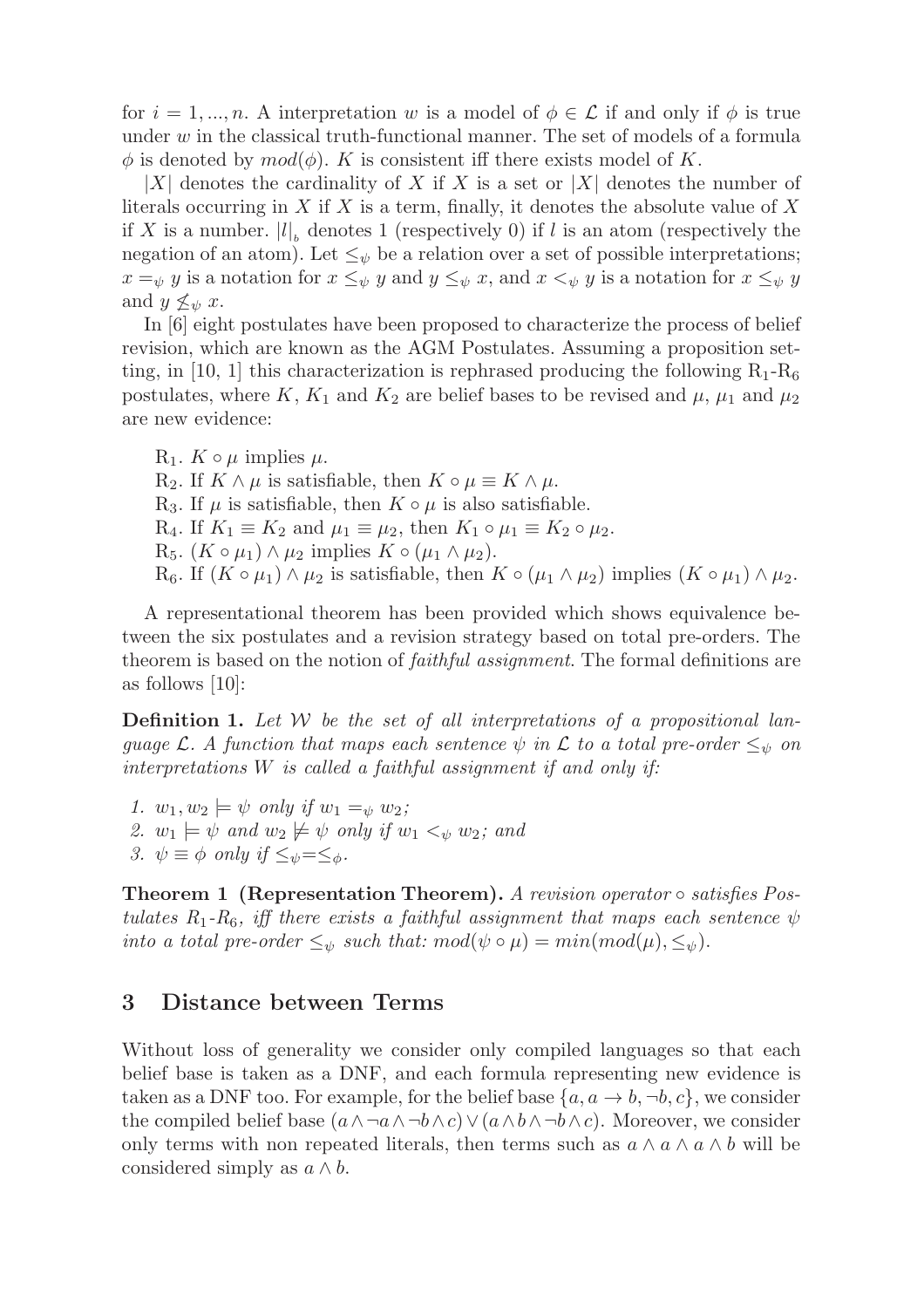Classically in Dalal's revision the process uses two type of distances: Hamming distance which is a distance from a interpretation to another one defined as follows:  $d(w_1, w_2) = \sum_{p \in P} |w_1(p) - w_2(p)|$  and a distance from a interpretation to a belief base defined as follows:  $d(w, K) = min_{w' \in mod(K)} d(w, w')$ . The latter distance allows the definition of a pre-order over the models of the input information,  $w_1 \leq_K w_2$  iff  $d(w_1, K) \leq d(w_2, K)$ . The closest interpretations to the belief base are the models of the revision process  $mod(K \circ_{D} \mu)$  =  $min(mod(\mu),\leq_{\kappa})$ . Our proposal of belief revision is quite similar; the process defines a distance between terms as follows:

Definition 2 (Distance between terms). Let  $D = l_{r_1} \wedge ... \wedge l_{r_m}$  and  $D' =$  $l'_{s_1} \wedge ... \wedge l'_{s_k}$  be two terms, the distance between  $D$  and  $D^{\tilde{I}}$ , denoted  $\tilde{d}(D, D')$ , is defined as:  $d(D, D') = \sum_{i \in \{r_1, ..., r_m\}} (||l_i|_b - |l'_i|_b | s.t. \ i \in \{s_1, ..., s_k\}).$ 

Or equivalently  $d(D, D') = \sum_{i \in index(D)} (||l_i||_b - |l'_i||_b | s.t. \text{ i } \in index(D'))$ , when both D and D' are consistent,  $d(D, D') = \sum_{i \in index(D) \cap index(D')} ||l_i|_b - |l'_i|_b$ can be used instead. If both  $D$  and  $D'$  are minterms, we can consider them as possible interpretations and then recover Hamming distance. Moreover, the following desirable properties are satisfied:  $d(D, D') = d(D', D)$  and  $d(D, D') =$ 0 if  $D = D'$ .

This term-based distance allows us to define a succinct process to reproduce minimal Hamming distances. Consider the example in the Introduction, where  $K = {\neg a \lor b}$  and  $\mu = a \land \neg c \land d \land e \land f \land g$ . The 96 models of  $K: \{(0, 0, 0, 0, 0, 0, 0), (0, 0, 0, 0, 0, 1), ..., (0, 1, 1, 1, 1, 1, 1), (1, 1, 0, 0, 0, 0, 0),\}$  $(1, 1, 0, 0, 0, 0, 1), ..., (1, 1, 1, 1, 1, 1, 1)$  can be represented in a succinct form as  $(0, x_2, x_3, x_4, x_5, x_6, x_7)$  or  $(x'_1, 1, x'_3, x'_4, x'_5, x'_6, x'_7)$  where every  $x_i$  and  $x'_i$  can take the value 0 or 1. The models of  $\mu$  can be represented in a succinct form as  $(1, y_2, 0, 1, 1, 1, 1)$  where  $y_2$  can take the value 0 or 1. Now, it is easy to verify that a Hamming distance between two interpretations is the number of positions for which the corresponding valuation of symbols is different. In other words, it measures the minimum number of substitutions required to change one interpretation into the other. We want to transform the models of K into models of  $\mu$ with minimal change. The notion of minimal change is expressed by substitutions as follows: in order to change a model of K expressed as  $(0, x_2, x_3, x_4, x_5, x_6, x_7)$ into a model of  $\mu$  expressed as  $(1, y_2, 0, 1, 1, 1, 1)$  we need to substitute 0 by 1 in the first position and assign the following values to the variables:  $x_2 = y_2, x_3 = 0$ ,  $x_4 = 1, x_5 = 1, x_6 = 1,$  and  $x_7 = 1$ , i.e., the minimal change, the minimal Hamming distance for these two patterns is 1. Considering now the second succinct form of expressing models of  $K: (x'_1, 1, x'_3, x'_4, x'_5, x'_6, x'_7)$ , in order to transform it into the succinct form of models of  $\mu$   $(1, y_2, 0, 1, 1, 1, 1)$ , no substitution is required, solely an assignment of Boolean variables as follows:  $x'_1 = 1, x'_3 = 0$ ,  $x'_4 = 1, x'_5 = 1, x'_6 = 1, x'_7 = 1$  and  $y_2 = 1$ . This means the minimal Hamming distance for these two patterns is 0. Thus, we found the model of  $\mu$   $(1,1,0,1,1,1,1)$ that represents the revision of K by  $\mu$  in terms of minimal Hamming distance, i.e. the minimal change found is 0: none substitution is required.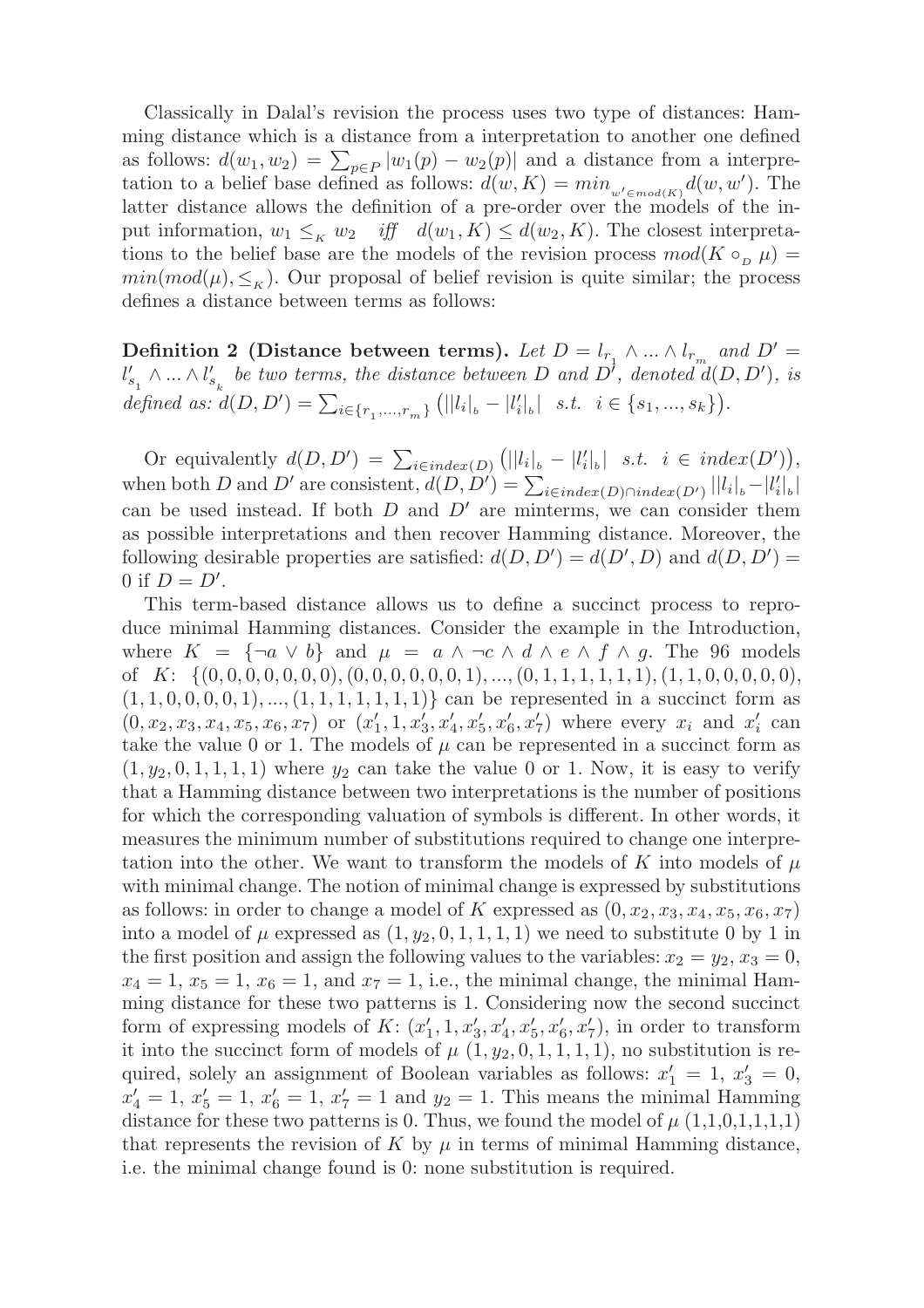The succinct forms of models can be represented by terms of a DNF, hence,  $\neg a$  represents  $(0, x_2, x_3, x_4, x_5, x_6, x_7)$ , b represents  $(x'_1, 1, x'_3, x'_4, x'_5, x'_6, x'_7)$  and  $a \wedge \neg c \wedge d \wedge e \wedge f \wedge g$  represents  $(1, y_2, 0, 1, 1, 1, 1)$ . Actually, in this case the models of  $\mu$  leave free solely the second position, which means that the models of K can fix a Boolean value only in the second position if it is required to hold a minimal change, in this case the second position is fixed with 1 by the second pattern of K. To capture this notion of fixing a model of  $\mu$  with the help of literal belonging to the models of  $K$ , we introduce the notion of extension of terms as follows:

**Definition 3 (Extension of terms).** The extension of term  $D_1$  by a term  $D_2$ , denoted  $ext(D_1, D_2)$ , is defined as:  $ext(D_1, D_2) = D_1 \wedge \bigwedge_{l_i \in D_2 | i \notin index(D_1)} l_i$ .

I.e. the result of extending a term with a second term is a term that includes all the literals of the former and the literals of the second term that do not consider atoms appearing in the former. Notice that in the running example,  $ext(\neg a, a \land \neg c \land d \land e \land f \land g) = \neg a \land \neg c \land d \land e \land f \land g$  and  $ext(a \land \neg c \land d \land e \land f \land g, \neg a) =$  $a \wedge \neg c \wedge d \wedge e \wedge f \wedge g$ , then the extension of terms is not commutative. This notion of extension can be extended to formulae. Thus, we will be able to extend the terms of  $\mu$  by terms of belief base K preserving consistency.

Definition 4 (Extension of formulae). We define the extension of formula  $\phi_1$  by a formula  $\phi_2$ , denoted  $ext(\phi_1, \phi_2)$ , as the following multiset:

 $ext(\phi_1, \phi_2) = \{ext(D_1, D_2) | D_1 \in \phi_1 \text{ and } D_2 \in \phi_2 \}.$ 

This definition can help us to find the potential extended terms that will form part of the revision result. In the running example considering the term of  $\mu$ and the two terms of K, we have  $ext(\mu, K) = \{a \land \neg c \land d \land e \land f \land g, a \land c \land f \land g, c \land f \land g, c \land c \land f \land g, d \land c \land f \land g, d \land c \land f \land g, d \land c \land f \land g, d \land c \land f \land g, d \land c \land f \land g, d \land c \land f \land g, d \land c \land f \land g, d \land c \land f \land g, d \land c \land f \land g, d \land c \land f \land g, d \land c \land f \land g, d \land c \land f \land$  $b \wedge \neg c \wedge d \wedge e \wedge f \wedge g$ . If we see a term as a subformula, we can find the models of a term. Then  $mod(ext(D_1, D_2)) \subseteq mod(D_1)$  and the union of the models of every term appearing in a formula equals the models of the formula:  $\bigcup_{D \in \phi} mod(D) = mod(\phi)$ . Thus  $\bigcup_{D \in ext(\mu,K)} mod(D) \subseteq mod(\mu)$ , i.e., the models of the extension of  $\mu$  by K are a refinement of the models of  $\mu$  such that the refinement models are the closest to the models of base  $K$ , and then the extended terms belonging to such extension are the potential candidates to forming part of the revision result.

Once we compute the potential terms that may be part of the revision result, the question arises of how to select from all the extended terms the ones that will constitute the revision result? A solution is to deploy the notion of minimal change, i.e., minimal substitutions for transforming a model of K into a model of  $\mu$ . Definition 2 measures the change required for such transformation. Note that the distance between terms is a succinct form of computing Hamming distances where the sum considers solely the atoms appearing in both terms and, as in Hamming distance, the sum increases only when the related literals are opposite. Definition 2 allows us to define a pre-order over the extended terms as follows:  $ext(D_1, D_2) \leq ext(D_3, D_4)$  iff  $d(D_1, D_2) \leq d(D_3, D_4)$ .

Which means that the extension of  $D_1$  by  $D_2$  is preferred to the extension of  $D_3$  by  $D_4$ . So, finally, the terms forming part of the operator's outcome are the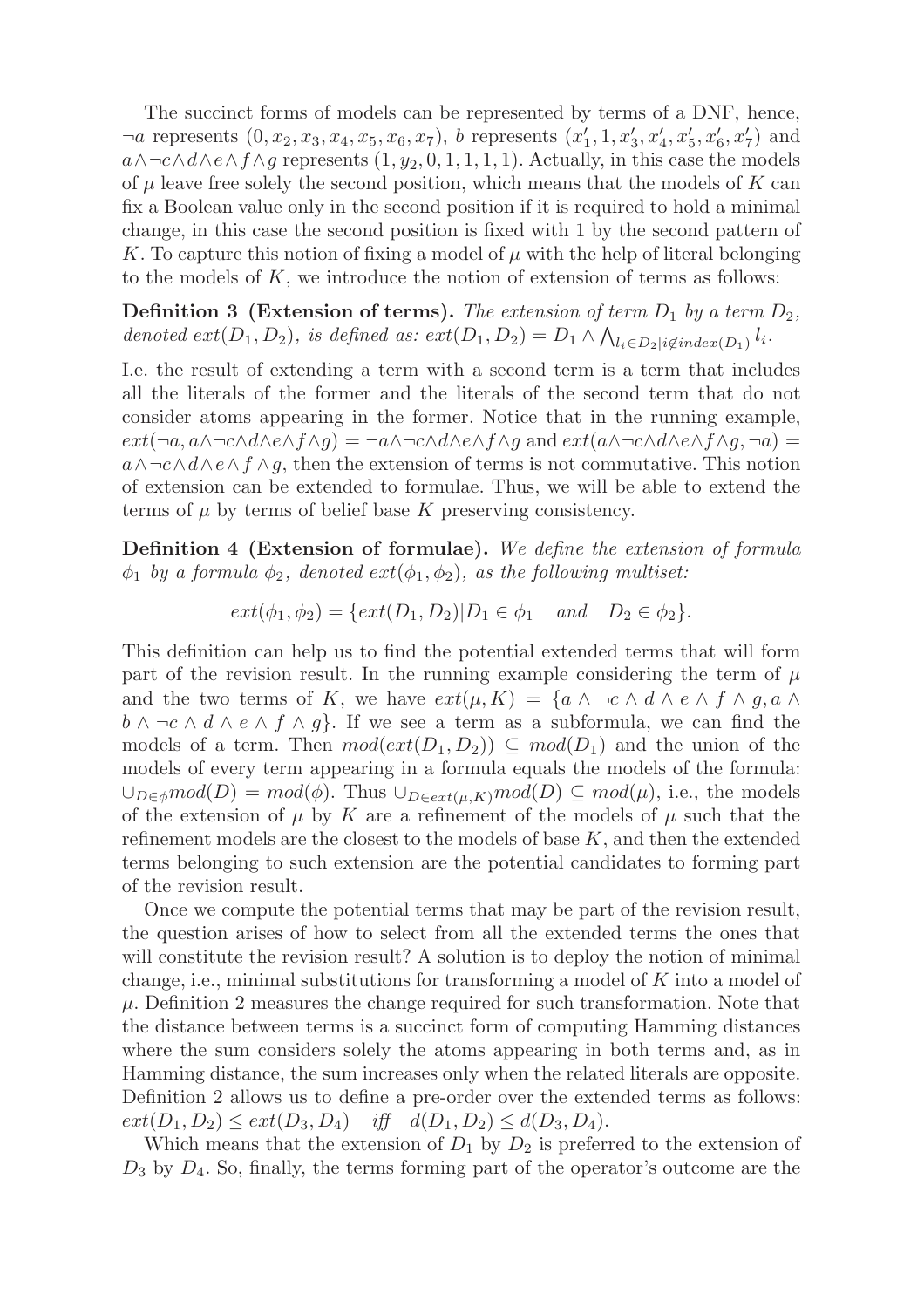extended terms of  $\mu$  by terms of K that required minimal change to transform a model of K into a model of  $\mu$ , i.e.

Definition 5 (Dalal's Revision without Hamming distance). Let K be a belief base and  $\mu$  a formula representing new evidence. The revision of K by  $\mu$ ,  $K \circ \mu$ , is defined as follows:  $K \circ \mu = \sqrt{min(x t(\mu, K), \le)}$ .

It should be noted that our process of revision inputs formulae in DNF and outputs formulae in DNF, i.e. we propose a syntactical framework which is desirable for a framework of iterated belief revision: from the second iteration the compilation of formulae to DNF is no longer required. Classical Dalal's revision inputs formulae and outputs models.

*Example 1.* The following example was presented in [8]:  $K = (\neg p_2 \land \neg p_3) \lor$  $(\neg p_1 \land \neg p_3 \land p_4) \lor (\neg p_2 \land p_4)$  and  $\mu = (p_3 \land \neg p_4) \lor (p_1 \land p_2)$ . Dalal's revision must find the models of the result on the models of  $\mu$ . As we can see in Table 1 the models of  $\mu$  that are in the revision result using Dalal  $K \circ_{\rho} \mu$  are  $(0,0,1,0),$  $(1,0,1,0), (1,1,0,0), (1,1,0,1)$  and  $(1,1,1,1)$  which minimal Hamming distance is 1. An equivalent result is produced with our operator  $K \circ \mu = (\neg p_2 \land p_3 \land \neg p_4) \lor$  $(\neg p_2 \land p_3 \land \neg p_4) \lor (p_1 \land p_2 \land \neg p_3) \lor (p_1 \land p_2 \land \neg p_3 \land p_4) \lor (p_1 \land p_2 \land p_4)$  by computing solely 6 distances instead of 49 (7 models of  $\mu$  by 7 models of K), see Table 2.

|                  | $w' \in mod(K)$             |                                                                                     |                             |                             |                             |                             |                |
|------------------|-----------------------------|-------------------------------------------------------------------------------------|-----------------------------|-----------------------------|-----------------------------|-----------------------------|----------------|
|                  |                             | $(0,0,0,0)$ $(0,0,0,1)$ $(0,0,1,1)$ $(0,1,0,1)$ $(1,0,0,0)$ $(1,0,0,1)$ $(1,0,1,1)$ |                             |                             |                             |                             |                |
| $w \in mod(\mu)$ |                             | $d(w, w') d(w, w') d(w, w') d(w, w') d(w, w') d(w, w') d(w, w')$                    |                             |                             |                             |                             |                |
| (0,0,1,0)        | 1                           | $\overline{2}$                                                                      | 1                           | 3                           | $\overline{2}$              | 3                           | $\overline{2}$ |
| (0,1,1,0)        | $\mathcal{D}_{\mathcal{L}}$ | 3                                                                                   | $\overline{2}$              | $\overline{2}$              | 3                           | $\overline{4}$              | 3              |
| (1,0,1,0)        | $\overline{2}$              | 3                                                                                   | $\overline{2}$              | $\overline{4}$              |                             | $\mathcal{D}_{\mathcal{L}}$ | 1              |
| (1,1,0,0)        | $\overline{2}$              | 3                                                                                   | $\overline{4}$              | $\overline{2}$              | 1                           | $\mathcal{D}_{\mathcal{L}}$ | 3              |
| (1,1,0,1)        | 3                           | $\overline{2}$                                                                      | 3                           | 1                           | $\mathcal{D}_{\mathcal{L}}$ |                             | $\overline{2}$ |
| (1,1,1,0)        | 3                           | $\overline{4}$                                                                      | 3                           | 3                           | $\mathcal{D}_{\mathcal{L}}$ | 3                           | $\overline{2}$ |
| (1,1,1,1)        | 4                           | 3                                                                                   | $\mathcal{D}_{\mathcal{L}}$ | $\mathcal{D}_{\mathcal{A}}$ | 3                           | $\mathcal{D}_{\mathcal{L}}$ |                |

**Table 1.** Distances between interpretations required for  $K \circ_{D} \mu$ 

**Table 2.** Distances between terms required for  $K \circ \mu$ 

|                                       | $D_1 = p_3 \wedge \neg p_4 \in \mu$ | $D_1 = p_1 \wedge p_2 \in \mu$              |   |  |
|---------------------------------------|-------------------------------------|---------------------------------------------|---|--|
| $D_2 \in K$                           | $ext(D_1, D_2) d(D_1, D_2)$         | $ext(D_1, D_2) d(D_1, D_2)$                 |   |  |
| $\neg p_2 \wedge \neg p_3$            | $\neg p_2 \land p_3 \land \neg p_4$ | $p_1 \wedge p_2 \wedge \neg p_3$            |   |  |
| $\neg p_1 \wedge \neg p_3 \wedge p_4$ | $\neg p_1 \land p_3 \land \neg p_4$ | $p_1 \wedge p_2 \wedge \neg p_3 \wedge p_4$ | T |  |
| $\neg p_2 \wedge p_4$                 | $\neg p_2 \land p_3 \land \neg p_4$ | $p_1 \wedge p_2 \wedge p_4$                 |   |  |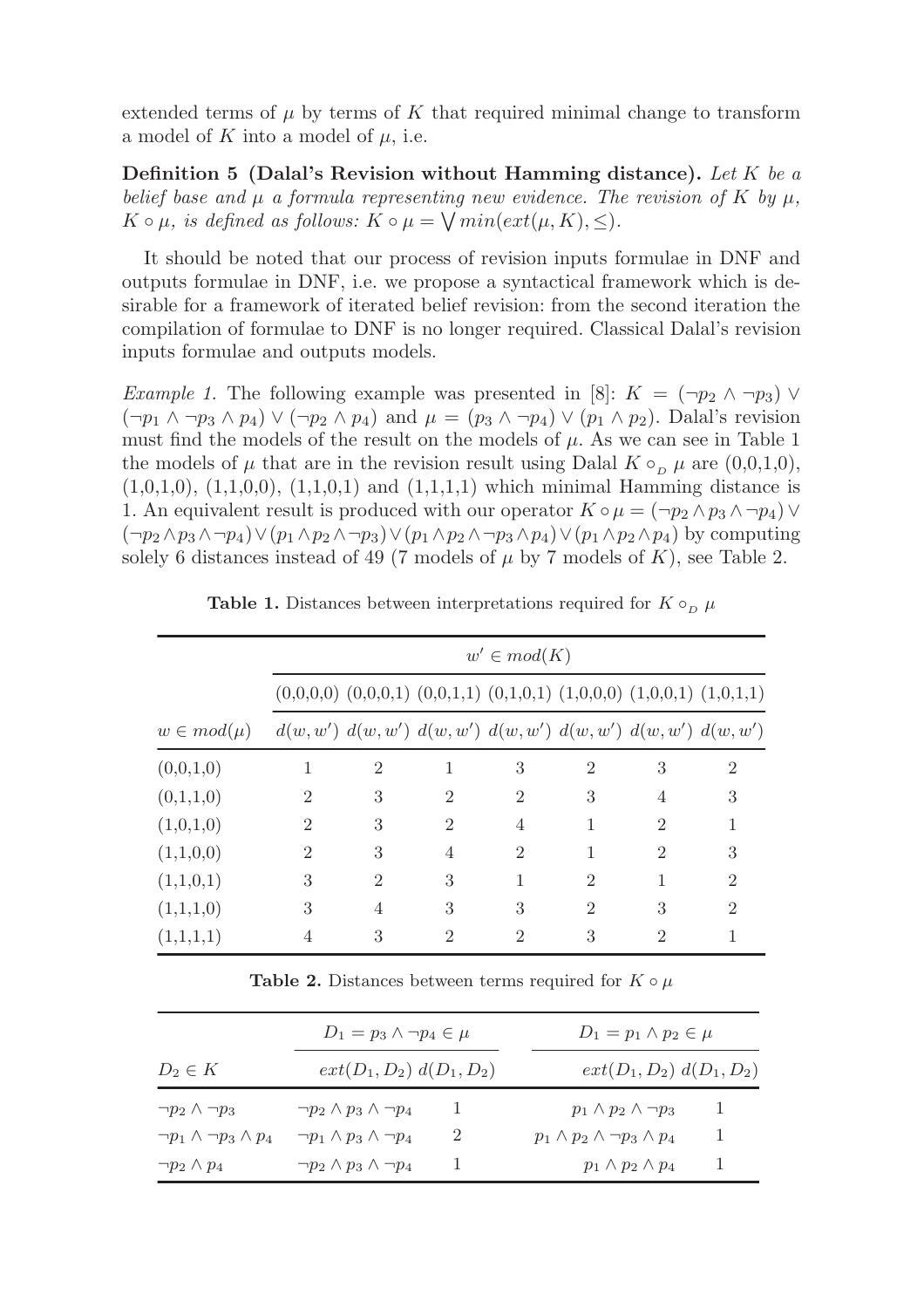Example 2. In [7] the following example is presented:  $K = a \vee (a \wedge b) \vee (a \wedge b)$ c)  $\vee$  ( $b \wedge c$ ) and  $\mu = \neg a \wedge \neg b$ . From now we suppose that atoms are ordered alphabetically. The models of  $\mu$  are  $(0, 0, 1)$  and  $(0, 0, 0)$ . As we can see in Table 3 the models of  $K \circ_{D} \mu$  are  $(0, 0, 0)$  and  $(0, 0, 1)$  too. Given 5 models of K, the number of Hamming distances computed is 10. An equivalent result is found with our operator  $K \circ \mu = (\neg a \land \neg b) \lor (\neg a \land \neg b \land c) \lor (\neg a \land \neg b \land c)$ , which computes only 4 distances between terms.

| <b>Table 3.</b> $K \circ_{D} \mu$ |  | Table 4. $K \circ \mu$                      |  |
|-----------------------------------|--|---------------------------------------------|--|
| $w \in mod(\mu) d(w, K)$          |  | $ext(D_1, D_2) \in ext(\mu, K) d(D_1, D_2)$ |  |
| (0,0,0)                           |  | $\neg a \wedge \neg b$                      |  |
| (0,0,1)                           |  | $\neg a \wedge \neg b$                      |  |
|                                   |  | $\neg a \wedge \neg b \wedge c$             |  |
|                                   |  | $\neg a \wedge \neg b \wedge c$             |  |

As we can see in Table 4 the extension of terms of  $\mu$  by terms of K can hold repeated elements as a result of Definition 4 where a multiset is considered instead of a set. However, the repeated elements do not necessarily hold the same distance; we may compute different distances for repeated elements of the multiset given that the repeated elements come from different extensions to different terms. In this case the extended terms  $ext(\neg a \wedge \neg b, a)$  and  $ext(\neg a \wedge \neg b, a)$  $\neg b, a \wedge b$ ) hold the same result  $\neg a \wedge \neg b$ , even when the second operand is not the same in both cases. Indeed, this difference is the cause of producing a different distance between the corresponding terms:  $d(\neg a \land \neg b, a) = 1$  and  $d(\neg a \land \neg b, a \land \neg b, a)$  $b$ ) = 2. This means that any model represented<sup>1</sup> by a needs 1 substitution for transforming it to a model represented by  $\neg a \wedge \neg b$  while any model represented by  $a \wedge b$  needs 2 substitutions for transforming it to a model represented by  $\neg a \wedge \neg b$ , see 2nd and 3rd rows in Table 4. Actually, it is simpler considering the terms as subformulae, then we can say the models of a need at least 1 substitution for being transformed to models of  $\neg a \land \neg b$ , while the models of  $a \land b$  need at least 2 substitutions for being transformed to models of  $\neg a \wedge \neg b$ .

Although the notion of multiset helps to define the process, this notion leads into duplicate terms in the final result. Then, an elimination phase of repeated terms will be desirable. A simple transformation from a multiset to a set will be enough for erasing the repeated elements. However, there are non-desirable elements as  $\neg a \wedge \neg b \wedge c$  that is model inclusion subsumed by  $\neg a \wedge \neg b$ , i.e.  $mod(\neg a \wedge$  $\neg b \wedge c \subseteq \mathit{mod}(\neg a \wedge \neg b)$ . Thus, we propose cleaning the result as follows: first create a set with terms that are not model inclusion subsumed by other terms, NonSubsum $(K \circ \mu) = \{D \in K \circ \mu | \forall_{D' \in K \circ \mu} mod(D') \subseteq mod(D) \}$ , then take the disjunction of such set  $\textsf{clean}(K \circ \mu) = \vee_{D \in \textsf{NonSubsum}(K \circ \mu)} D$ . We can argue about the necessity of computing models but actually this set can be defined through indexes sets as follows:  $\mathsf{NonSubsum}(\phi) = \{D \in \phi | \forall_{D' \in \phi | index(D) \subseteq index(D')} | D | \leq$ 

<sup>&</sup>lt;sup>1</sup> Recall, *a* representing a model means *a* represents the model pattern  $(1, x_2, x_3)$  where  $x_2$  and  $x_3$  can take value of 1 or 0.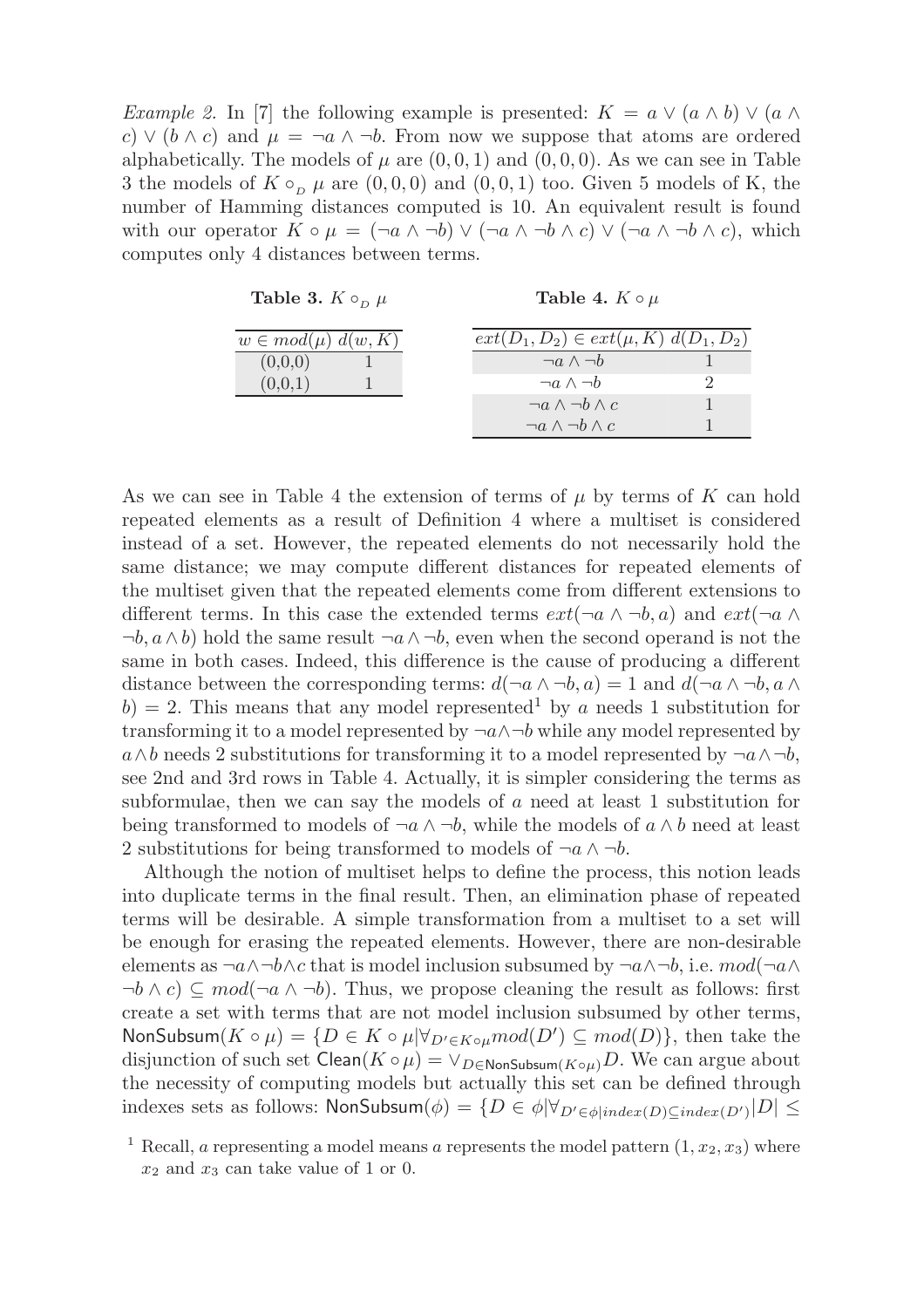|D'| and  $\forall_{l \in D} l \in D'$ . I.e., if two or more terms share the same literals the set will keep only the term that has the minimal number of literals. So,  $K \circ \mu =$  $(\neg a \land \neg b) \lor (\neg a \land \neg b \land c) \lor (\neg a \land \neg b \land c)$  can be written in an equivalent form as Clean( $K \circ \mu$ ) = (¬a  $\wedge \neg b$ ) which makes more apparent the equivalence with Dalal's result:  $mod(K \circ_{D} \mu) = \{(0, 0, 0), (0, 0, 1)\}.$ 

Example 3. Let us now consider the inconsistent base presented at the beginning of this section  $K = (a \land \neg a \land \neg b \land c) \lor (a \land b \land \neg b \land c)$  and suppose that the new evidence b is received, then as we can see in Table 5 the models of  $\mu$ can be computed, however, there are no models of  $K$ , which disqualify Dalal's revision: the Hamming distances cannot be computed. The result of our operator is  $\textsf{clean}(K \circ \mu) = a \land b \land c$  which means the agent gives up its belief concerning  $\neg b$  but keeps the rest. The process transforms the inconsistent base K into a consistent base  $K \circ \mu$  with a minimal change. Notice that the extended term  $a \wedge \neg a \wedge b \wedge c$  is model inclusion subsumed by  $a \wedge b \wedge c$ , due to an inconsistent term being subsumed by a consistent one.

Table 5. 
$$
K \circ_{\mathcal{D}} \mu
$$

Table 6.  $K \circ \mu$ 

| $w \in mod(\mu) d(w, K)$ | $ext(D_1, D_2) \in ext(\mu, K) d(D_1, D_2)$ |  |
|--------------------------|---------------------------------------------|--|
| (0,1,0)                  | $a \wedge \neg a \wedge b \wedge c$         |  |
| (0,1,1)                  | $a \wedge b \wedge c$                       |  |
| (1,1,0)                  |                                             |  |
| (1.1.1)                  |                                             |  |

Our operator can deal with inconsistent beliefs bases, which do not have any models; in contrast Dalal's operator does not operate without belief base models. Some authors such as [11] consider  $K \circ_{\rho} \mu = \mu$  when K is inconsistent, however, the revised result loses too much consistent information which can be retained. Let  $K = a \wedge \neg a \wedge b \wedge c \wedge \neg c$  and new evidence  $\mu = c$ , the revised result is  $K \circ_{\rho} \mu = c$ , which is consistent but the revision itself violates the minimal change principle. The agent actually gives up all the previous information keeping on the new information. Iteratively, an agent would forget everything every time it has inconsistent information and retains only the newest information. Notice that between the inconsistencies there is consistent information about b which is lost. The result of our approach conserves as much as possible the information of K, i.e.  $K \circ \mu = a \wedge \neg a \wedge b \wedge c$ , even when the result is inconsistent, the agent keeps the information concerning  $b$ , gives up the contradiction about  $c$  and retains the contradiction about a. Actually, the method can be easily extended for recovering consistency when the result is not consistent: merely erasing the contradictory information; then for this example the result would be  $b \wedge c$ .

## 4 Postulates and Complexity

We show now that the newly proposed operator satisfies postulates  $R_1-R_6$ . In [10] the representation theorem is used for proving Dalal's operator satisfies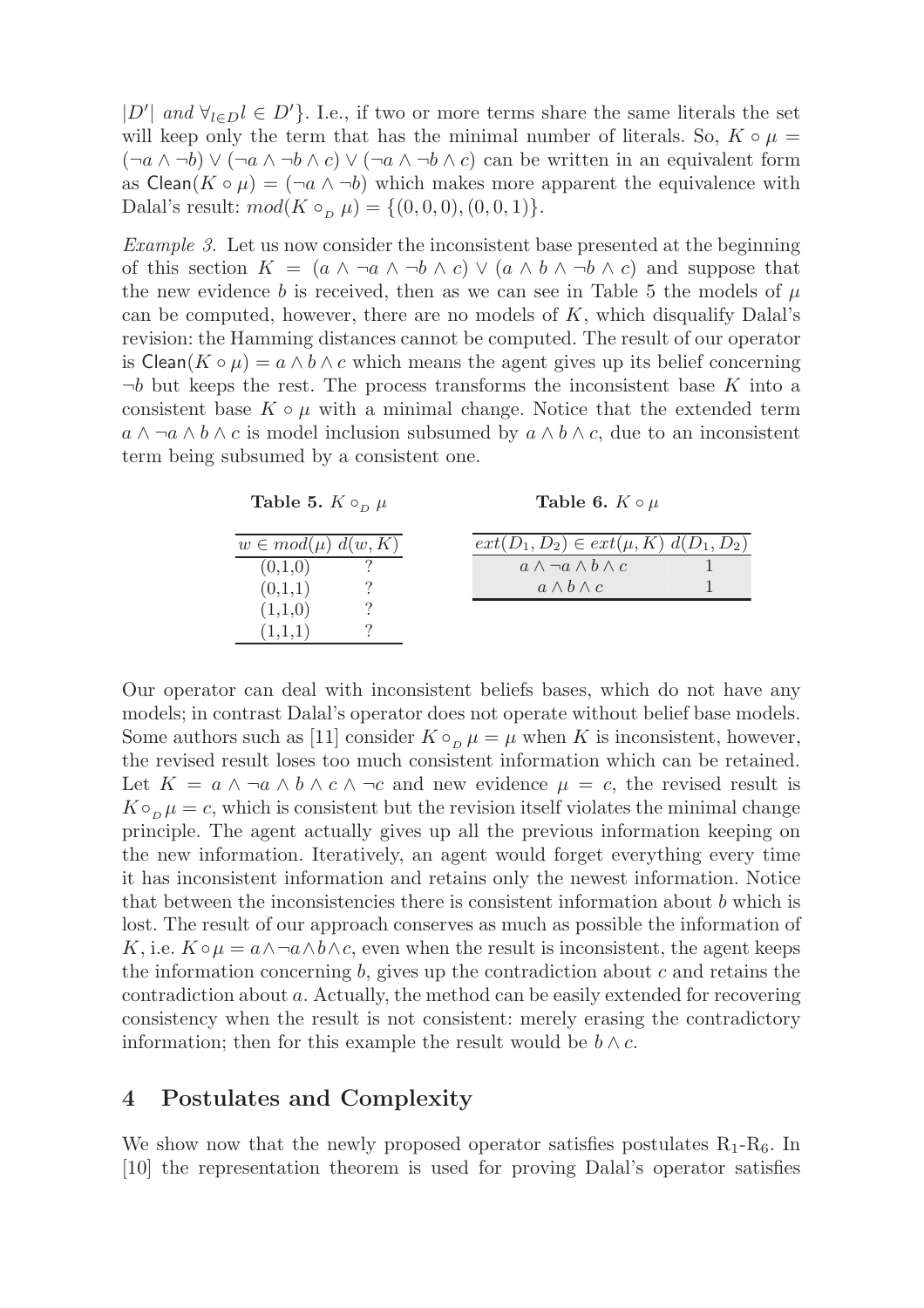the postulates, therefore, we show our proposal and Dalal's revision provide equivalent results.

**Proposition 1.** If both K and  $\mu$  are consistent formulae in DNF, then  $K \circ_{D} \mu \equiv$  $K \circ \mu$  where  $\circ_{D}$  denotes Dalal's revision operator and  $\circ$  denotes terms distancebased revision operator.

*Proof.* First, if a interpretation w belongs to the set of models of formula  $\phi$ :  $w \in mod(\phi)$ , there exists at least one term  $D \in \phi$  such that  $w \in mod(D)$ .  $(\Rightarrow)$  Let  $w \in mod(K \circ_{D} \mu)$  iff  $w \in mod(\mu)$  and  $\forall_{w' \in mod(\mu)} w \leq_{K} w'$ , then  $\forall_{w' \in mod(\mu)} \ min_{x \in mod(K)} d(w, x) \leq min_{x \in mod(K)} d(w', x)$ . Let  $x' \in mod(K)$  such that  $d(w, x') = min_{x \in mod(K)} d(w, x)$  and call m the Hamming distance between w and x', i.e.  $d(w, x') = m$ ; note that m is the minimal Hamming distance between w and base  $K$ , in other interpretations the minimal change for transforming a model of K into a model of  $\mu$  is m. Now, we use the notation introduced above:  $p_i = 1$  and  $\neg p_i = 0$ , where  $p_i$  is an atom and  $i = 1, ..., n$ , then w can be seen as  $(l_1, ..., l_n)$  and x' can be seen as  $(l'_1, ..., l'_n)$  where  $l_i = p_i$  if  $w(p_i) = 1$  and  $l_i = \neg p_i$ if  $w(p_i) = 0$  and similarly for the  $l_i$ 's. Notice that there are m opposite literals between  $w$  and  $x'$ , i.e. Hamming distance between  $w$  and  $x'$  can be calculated by  $\sum_{i=1}^{n} ||l_i|_b - |l'_i|_b| = m.$ 

Also, it is worth to note that for every term  $D_1 \in \mu$  such that  $w \in mod(D_1)$  it must be satisfied that if  $l \in D_1$ ,  $l \in \{l_1, ..., l_n\}$ , similarly, for every term  $D_2 \in K$ such that  $x' \in mod(D_2)$  it must be satisfied that if  $l \in D_2$ ,  $l \in \{l'_1, ..., l'_r\}$ such that  $x' \in mod(D_2)$  it must be satisfied that if  $l \in D_2$ ,  $l \in \{l'_1, ..., l'_n\}$ ; thus  $\sum_{i \in index(D_1) \cap index(D_2)} ||l_i|_b - |l'_i|_b| \le \sum_{i=1}^n ||l_i|_b - |l'_i|_b| = m$ , i.e.  $d(D_1, D_2) \le m$ . Now, suppose that  $d(D_1, D_2) < m$ , then there exists a model of K that can be transformed to a model of  $\mu$  with strictly less substitutions than  $m$ , contradicting the fact that m is the minimal Hamming distance. Therefore,  $d(D_1, D_2) = m$ , which means that all the opposite literals appear in both terms, thus  $ext(D_1, D_2)$ extends  $D_1$  with literals of  $D_2$  that do not oppose the literals of  $D_1$ , therefore if  $l \in D_2$  and  $l \in ext(D_1, D_2)$  then  $l \in \{l_1, ..., l_n\}$ , which means that  $w \in ext(D_1, D_2)$ . Now, suppose that there is a  $ext(D_3, D_4) \in ext(\mu, K)$  such that  $ext(D_3, D_4) < ext(D_1, D_2)$ , then  $d(D_3, D_4) < d(D_1, D_2)$ , i.e., we can find a model of  $D_4$  (model of K) that can be transformed into a model of  $D_3$  (model of  $\mu$ ) with strictly less substitutions than m, which is not possible. Therefore,  $\forall_{ext(D_3, D_4) \in ext(u,K)} \; ext(D_1, D_2) \leq ext(D_3, D_4)$  and given that  $w \in ext(D_1, D_2)$ , we can conclude that  $w \in mod(K \circ \mu)$ .

 $(\Leftarrow)$  The proof in the other direction is straightforward. Let  $w \in mod(K \circ \mu)$ , then there exist k terms  $D'_1, ..., D'_k$  in  $\mu$  such that  $w \in mod(D'_i)$ ,  $i = 1, ...k$ . Let's take  $D_1 \in \{D'_1, ..., D'_k\}, D_2 \in K$  such that  $w \in ext(D_1, D_2)$  and  $\forall_{ext(D_3, D_4) \in ext(\mu, K)}$  $ext(D_1, D_2) \leq ext(D_3, D_4)$ , notice that we assure the existence of such  $D_1$ and  $D_2$ , given that  $w \in mod(K \circ \mu)$ . Thus  $\forall_{ext(D_3,D_4) \in ext(\mu,K)} d(D_1, D_2) \leq$  $d(D_3, D_4)$ , which means that the minimal change for transforming a model of K into a model of  $\mu$  is the same distance required for transforming a model of  $D_2$  into w, which in terms of Hamming distance is expressed as  $\forall_{w' \in mod(\mu)}$  $min_{x \in mod(D_2)} d(w, x) \leq min_{x \in mod(K)} d(w', x)$ . Given that  $mod(D_2) \subseteq mod(K)$ ,  $\forall_{w' \in mod(\mu)} \ min_{x \in mod(K)} d(w, x) \leq \min_{x \in mod(K)} d(w', x)$  holds, which means that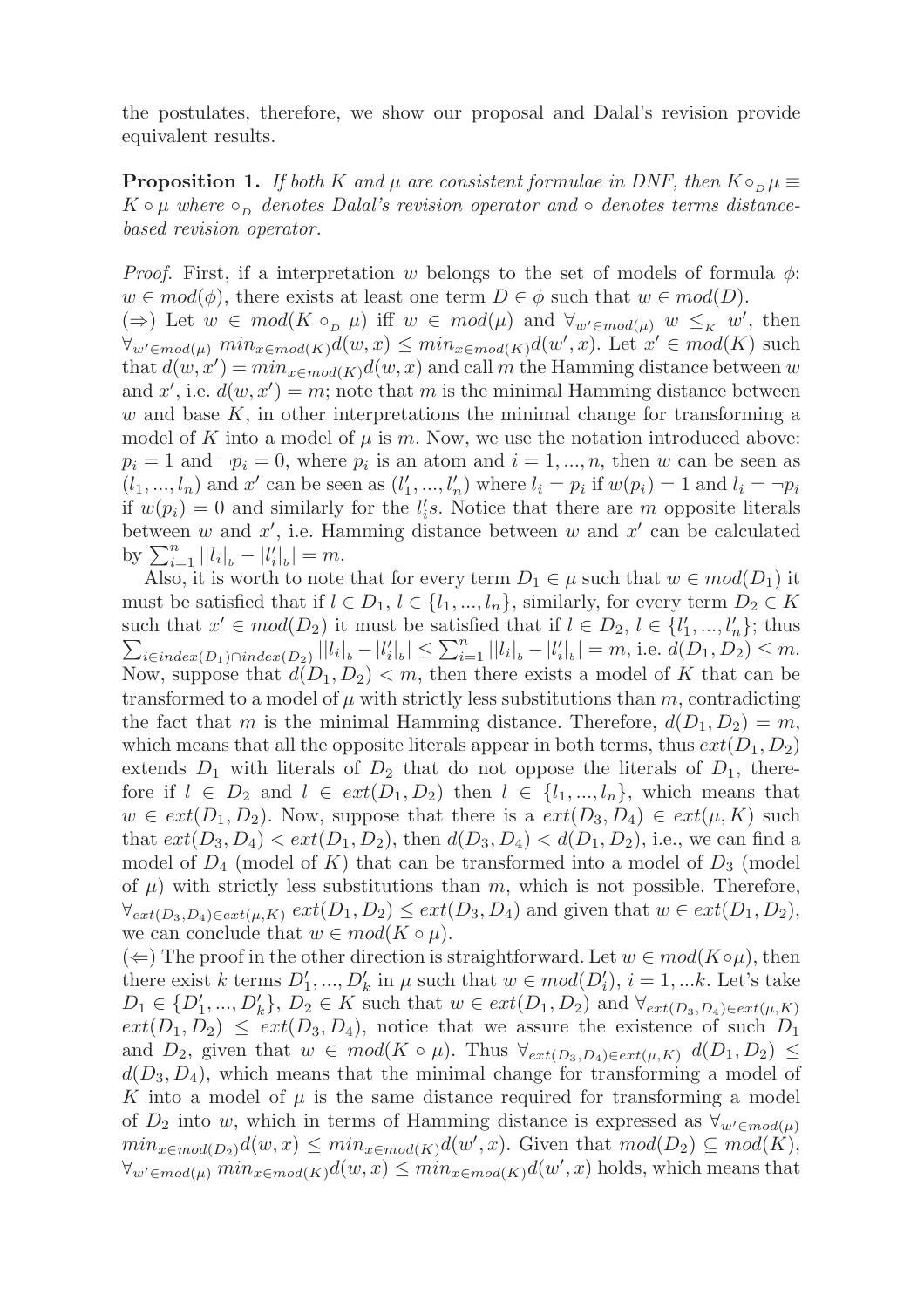$\forall_{w' \in mod(\mu)} \ w \leq_K w'$ , clearly  $w \in mod(\mu)$  and finally, we can conclude that  $w \in mod(K \circ_{D} \mu).$ 

Thus, we can be sure that the distance-based operator ◦ based on terms satisfies postulates  $R_1-R_6$  when both the belief base and new evidence are consistent. When the belief base or the new evidence are inconsistent, then only some of the properties are satisfied. For instance, it is evident  $R_2$  is satisfied, however,  $R_1$ and R<sub>3</sub> are not satisfied, let's take  $K = \neg a \wedge a$  and  $\mu = b$  then  $K \circ \mu = \neg a \wedge a \wedge b$ , which intuitive interpretation is if the agent holds inconsistent beliefs concerning a and he receives information concerning b he keeps holding its inconsistency concerning a because the new information does not help him to give up the inconsistency. R<sup>4</sup> is not satisfied, we can find inconsistent belief bases or formulae for which results are not equivalent. Finally, our operator satisfy  $R_5$  and  $R_6$ , for the sake of space we omit the proofs.

Complexity: An important issue is the computational complexity of the operators, even when the revision methods are intractable in the general case, it is not clear under which restrictions the methods would became tractable. The most widely investigated computational task in the literature is deciding the following relation:  $K \circ \mu \models \phi$  where K,  $\mu$  and  $\phi$  are inputs. I.e., Given a knowledge base K, a new formula  $\mu$  and a formula query  $\phi$ , decide whether  $\phi$  is a logical consequence of the revised belief base  $K \circ \mu$ . The complexity of Dalal's revision operator belongs to, in the general case,  $P^{NP[O(log n)]}$ -complete (the class of problems solvable in polynomial time using a logarithmic number of calls to an NP oracle, where an NP oracle is a subroutine solving an NP-complete problem) [11]. Another problem studied is the complexity of model checking for belief revision: given a knowledge base  $K$ , a new formula  $\mu$  and a interpretation w, decide if  $w \in mod(K \circ \mu)$ . The complexity of Dalal's revision in this case is in  $P^{NP[O(log n)]}$ -complete too [12]. The authors in both cases have proved that the complexity remains the same whether inputs are restricted to those in Horn format (conjunctions of Horn clauses) or not. However, as far as we know there is no formal analysis when inputs are restricted to those in the dual format (disjunctions of terms) even when it is evident that the problem of determining the satisfiability of a Boolean formula in DNF is polynomial time.

Once the inputs are in DNF the proposed method can be implemented in polynomial time. The extension of terms can be computed in  $n_1 * n_2 * n_3$ , where  $n_1$  is the number of terms in K,  $n_2$  is the number of terms in  $\mu$  and  $n_3$  is the maximum number of literals appearing in a term, if both K and  $\mu$  are consistent  $n_3$  is the number of atoms of the language. Thus, for realistic implementations we propose maintaining an algorithm in class polynomial using a method that transforms a formula to its DNF, we know that the worst case, when the input is a formula in Conjunctive Normal Form (CNF), has exponential complexity. However, given the quantity of research about SAT problems, we can find many efficient examples in the literature transforming a formula to CNF, which can be adapted distributing conjunction over disjunctions rather than disjunctions over conjunctions in the final step of the conversion and then obtain an algorithm for dealing with realistic scenarios, in particular we are interested in adapting the algorithm used in [13].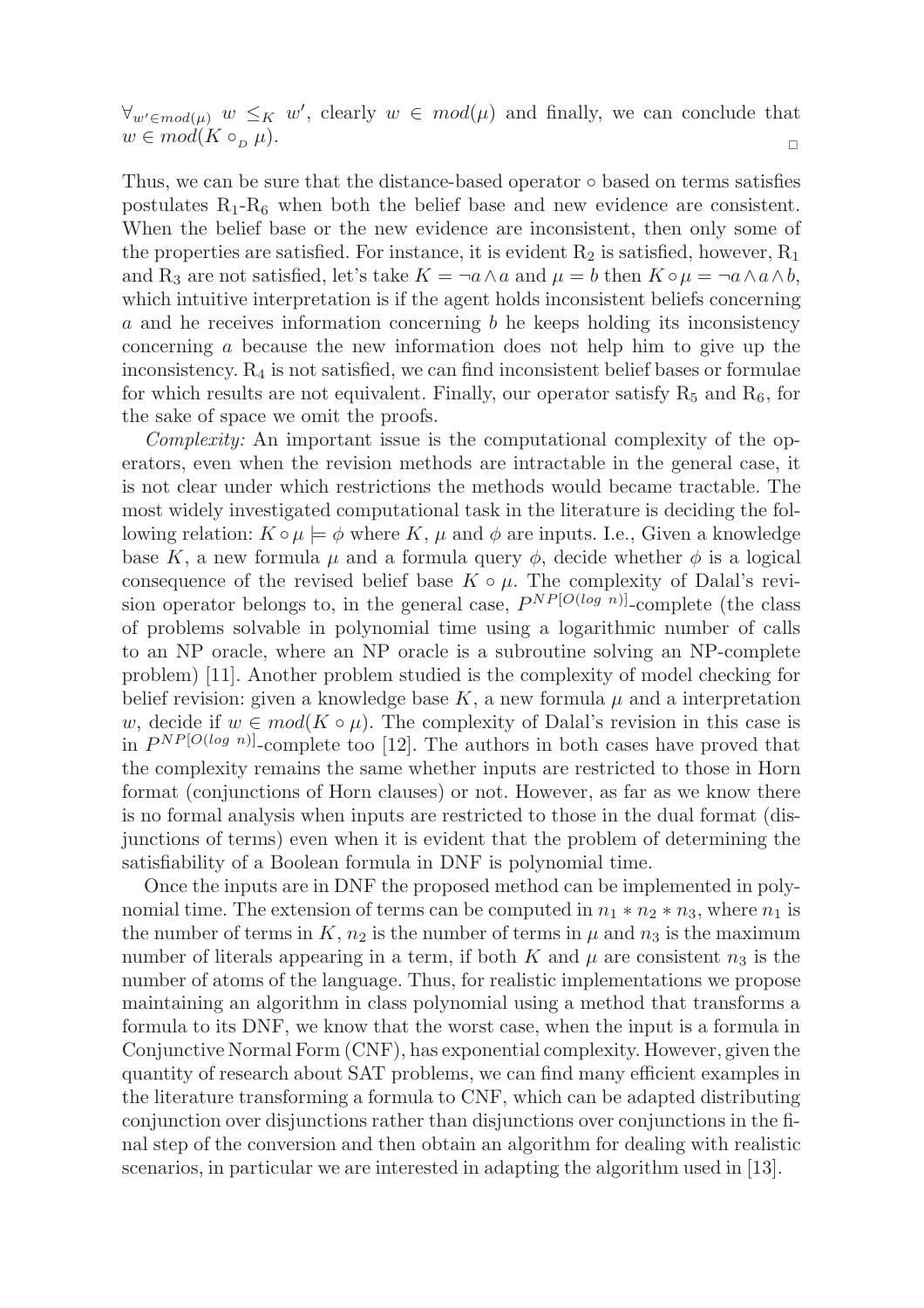## 5 Conclusion

One of the most established methods of revising belief bases without extra information is Dalal's operator, which takes as input a belief base  $K$  and a formula  $\mu$  and gives as result a revised consistent belief base. Suitable implementations of Dalal's operator must deal with the calculation of belief base models. In this paper, we have proposed a new method for computing Dalal's revision which does not need to compute Hamming distances and calculates distance between terms instead. Given that the classical revision framework gives priority to new evidence, the proposed method uses definitions considering this principle, thus the extension of formulae gives priority to the new formula  $\mu$  keeping all the literals of  $\mu$  and complementing the term with literals of K. However, there are some attempts that consider  $\mu$  should not have the priority, and our approach is flexible enough that Definition 3 can be easily adapted in order to take extensions of K by  $\mu$  instead of  $\mu$  by K or we can consider a weighted formulae to compute the extension. The operator meets the desirable properties of  $R_1-R_6$ when both inputs are consistent. When the belief base or new information is inconsistent some properties are satisfied such as  $R_2$ ,  $R_4$ ,  $R_5$ , independence of extra information and the first property of iterated belief revision framework [2]. Properties  $R_1$ ,  $R_3$  and  $R_4$  cannot be accomplished for inconsistent inputs, however, the results seem intuitive.

Our method has another advantage over Dalal's result: its representational succinctness at once erasing both repeated and subsumed terms. As future work, a deep analysis of the definitions will be carried out in order to combine this approach with an algorithm transforming formulae to its DNF and solve realistic cases. Moreover, an analysis and extension of the proposal will be considered in order to satisfy the four properties of iterated belief revision framework.

## References

- 1. Katsuno, H., Mendelzon, A.O.: Propositional knowledge base revision and minimal change. Artif. Intell. 52, 263–294 (1992)
- 2. Darwiche, A., Pearl, J.: On the logic of iterated belief revision. Artif. Intell. 89, 1–29 (1997)
- 3. Ma, J., Liu, W., Benferhat, S.: A belief revision framework for revising epistemic states with partial epistemic states. In: AAAI (2010)
- 4. Gardenfors, P.: Knowledge in Flux: Modeling the Dynamics of Epistemic States. MIT Press (1988)
- 5. Grove, A.: Two modellings for theory change. Journal of Philosophical Logic, 157–170 (1988)
- 6. Alchourron, C., Gardenfors, P., Makinson, D.: On the logic of theory change: Partial meet contraction and revision functions. Journal of Symbolic Logic, 510–530 (1985)
- 7. Bienvenu, M., Herzig, A., Qi, G.: Prime implicate-based belief revision operators. In: Proceedings of the 2008 Conference on ECAI 2008: 18th European Conference on Artificial Intelligence, pp. 741–742. IOS Press, Amsterdam (2008)